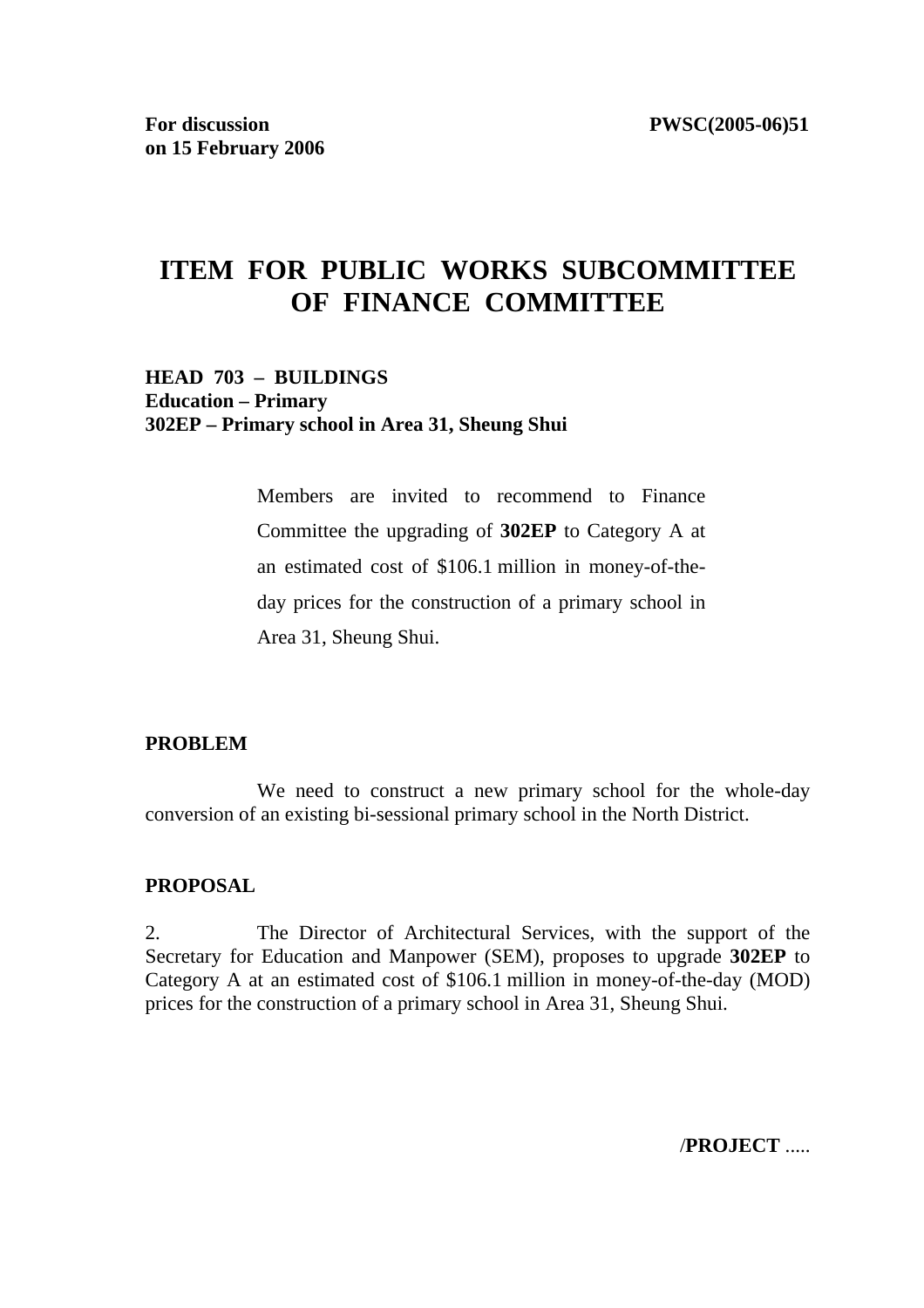### **PROJECT SCOPE AND NATURE**

| 3. |     | The proposed primary school will have the following facilities <sup>1</sup> –              |         |  |
|----|-----|--------------------------------------------------------------------------------------------|---------|--|
|    |     | (a) 30 classrooms;                                                                         |         |  |
|    |     | (b) six special rooms, including a computer-assisted<br>learning room and a language room; |         |  |
|    | (c) | four small group teaching rooms;                                                           |         |  |
|    |     | (d) a guidance activity room;                                                              |         |  |
|    |     | (e) two interview rooms;                                                                   |         |  |
|    |     | $(f)$ a staff room;                                                                        |         |  |
|    |     | (g) a staff common room;                                                                   |         |  |
|    |     | (h) a student activity centre;                                                             |         |  |
|    | (i) | a conference room;                                                                         |         |  |
|    | (j) | a library;                                                                                 |         |  |
|    |     | (k) an assembly hall (which can also be used for<br>recreational activities );             |         |  |
|    | (1) | a multi-purpose area;                                                                      |         |  |
|    |     | (m) two basketball courts at ground level;                                                 |         |  |
|    |     | (n) a green corner <sup>2</sup> ; and                                                      |         |  |
|    | (0) | ancillary accommodation, including a lift and relevant<br>facilities for the handicapped.  | $/$ The |  |

The proposed school will meet the planning target of providing two square metres

1 Owing to the limited site area, level differences across the site and the restricted building layout, a running track cannot be provided.

<sup>2</sup> The green corner is a designated area inside the campus to enable students to develop an interest in horticulture and natural environment. The green corner may include a green-house, a weather station and planting beds.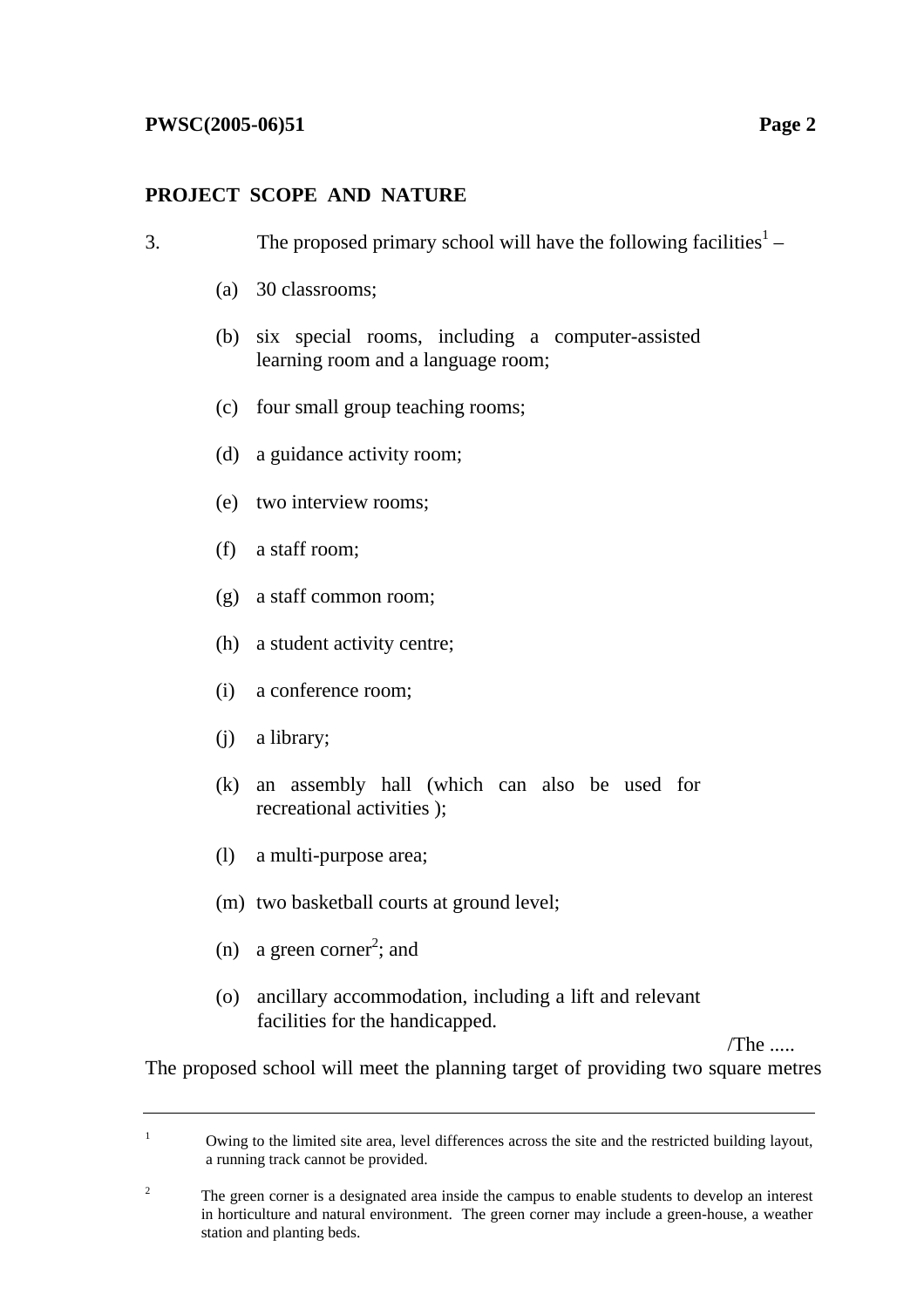——— ——— of open space per student. A site plan is at Enclosure 1 and views of the school premises (artist's impression) are at Enclosure 2. Subject to the funding approval of the Finance Committee, we plan to start the construction works in September 2006 for completion in July 2008.

# **JUSTIFICATION**

4. It is Government's policy to implement whole-day primary schooling for virtually all primary school students by the 2007/08 school year. In the 2005/06 school year, over 80% of primary school places are in the whole-day mode. To facilitate implementation of the policy, we have included in our School Building Programme 14 school projects under planning, including **302EP**.

5. Since the project is meant to facilitate an existing bi-sessional primary school to switch to whole-day operation, the school development will not increase the overall supply of primary school places. Upon its completion in July 2008, **302EP** will provide 30 primary classes for the AM and PM sessions of the existing primary school in the same district. This represents a reduction in scope of operation as the school is now operating 40 bi-sessional classes. The school sponsoring body has accepted this arrangement in view of the decline in student population and the enrolment in recent years.

#### **FINANCIAL IMPLICATIONS**

6. We estimate the capital cost of the project to be \$106.1 million in MOD prices (see paragraph 7 below), made up as follows –

**\$ million** 

|                              | <b>*************</b> |
|------------------------------|----------------------|
| (a) On-site demolition works | 0.3                  |
| (b) Piling                   | 17.5                 |
| (c) Building                 | 44.9                 |
| (d) Building services        | 16.4                 |
| (e) Drainage                 | 2.0                  |

 $/(f)$  .....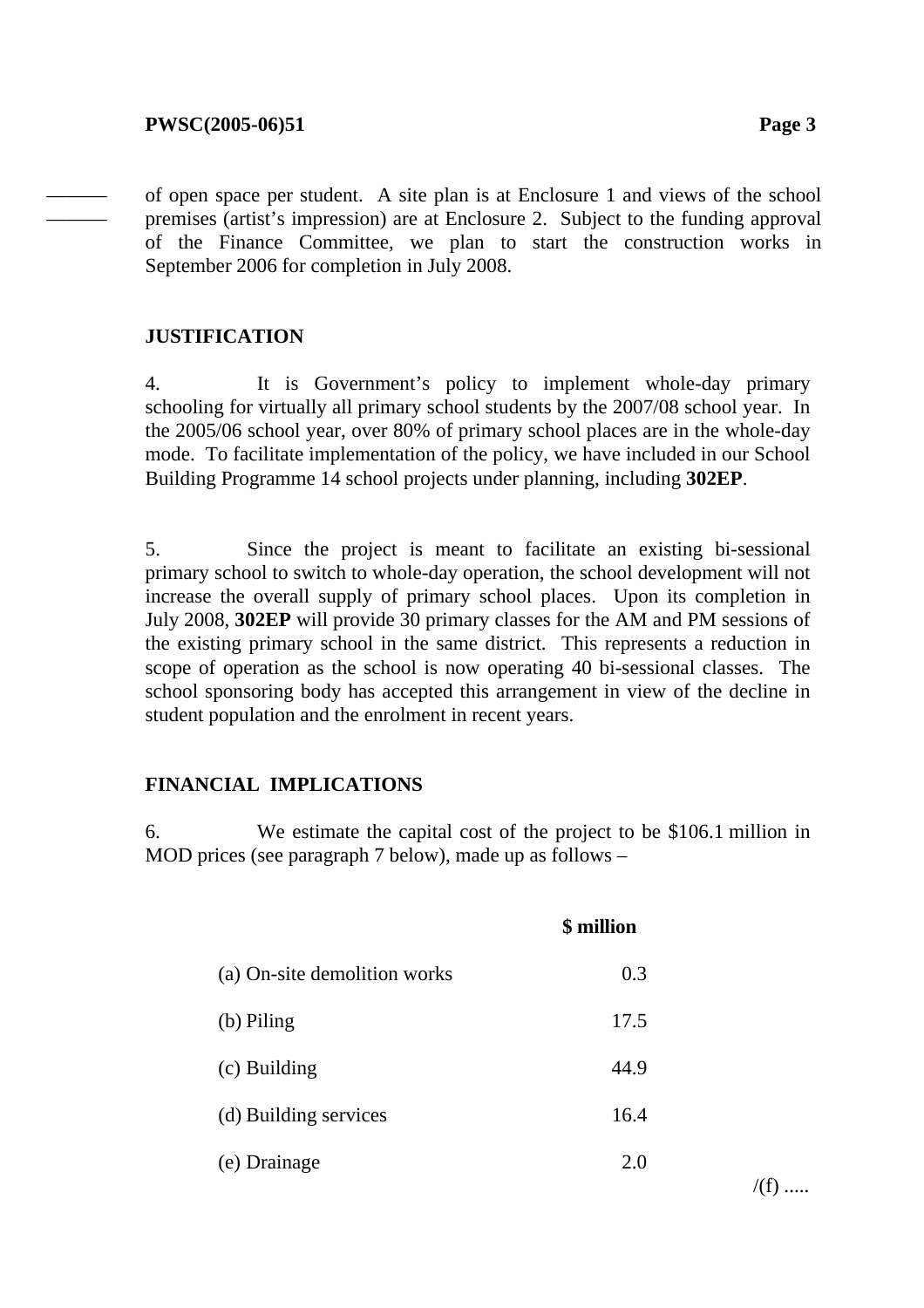———

———

| (f) External works                       |     | 8.5   |                               |
|------------------------------------------|-----|-------|-------------------------------|
| (g) Furniture and equipment <sup>3</sup> |     | 3.4   |                               |
| (h) Consultants' fees for $-$            |     | 3.6   |                               |
| Contract administration<br>(i)           | 1.8 |       |                               |
| Site supervision<br>(ii)                 | 1.8 |       |                               |
| (i) Contingencies                        |     | 9.3   |                               |
| Sub-total                                |     | 105.9 | (in September<br>2005 prices) |
| (j) Provision for price adjustment       |     | 0.2   |                               |
| Total                                    |     | 106.1 | (in MOD prices)               |
|                                          |     |       |                               |

**\$ million** 

We propose to engage consultants to undertake contract administration and site supervision of the project. A detailed breakdown of the estimate for consultants' fees by man-months is at Enclosure 3. The construction floor area (CFA) of **302EP** is 10 897 square metres. The estimated construction unit cost, represented by the building and the building services costs, is \$5,625 per square metre of CFA in September 2005 prices. We consider this comparable to similar school projects built by the Government. A comparison of the reference cost for a 30-classroom primary school based on an uncomplicated site with no unusual environmental or geotechnical constraints with the estimated costs for **302EP** is at Enclosure 4.

7. Subject to approval, we will phase the expenditure as follows –

/**Year** .....

<sup>3</sup> Based on the standard furniture and equipment reference list prepared by the Education and Manpower Bureau for a new 30-classroom primary school adopting the standard schedule of accommodation.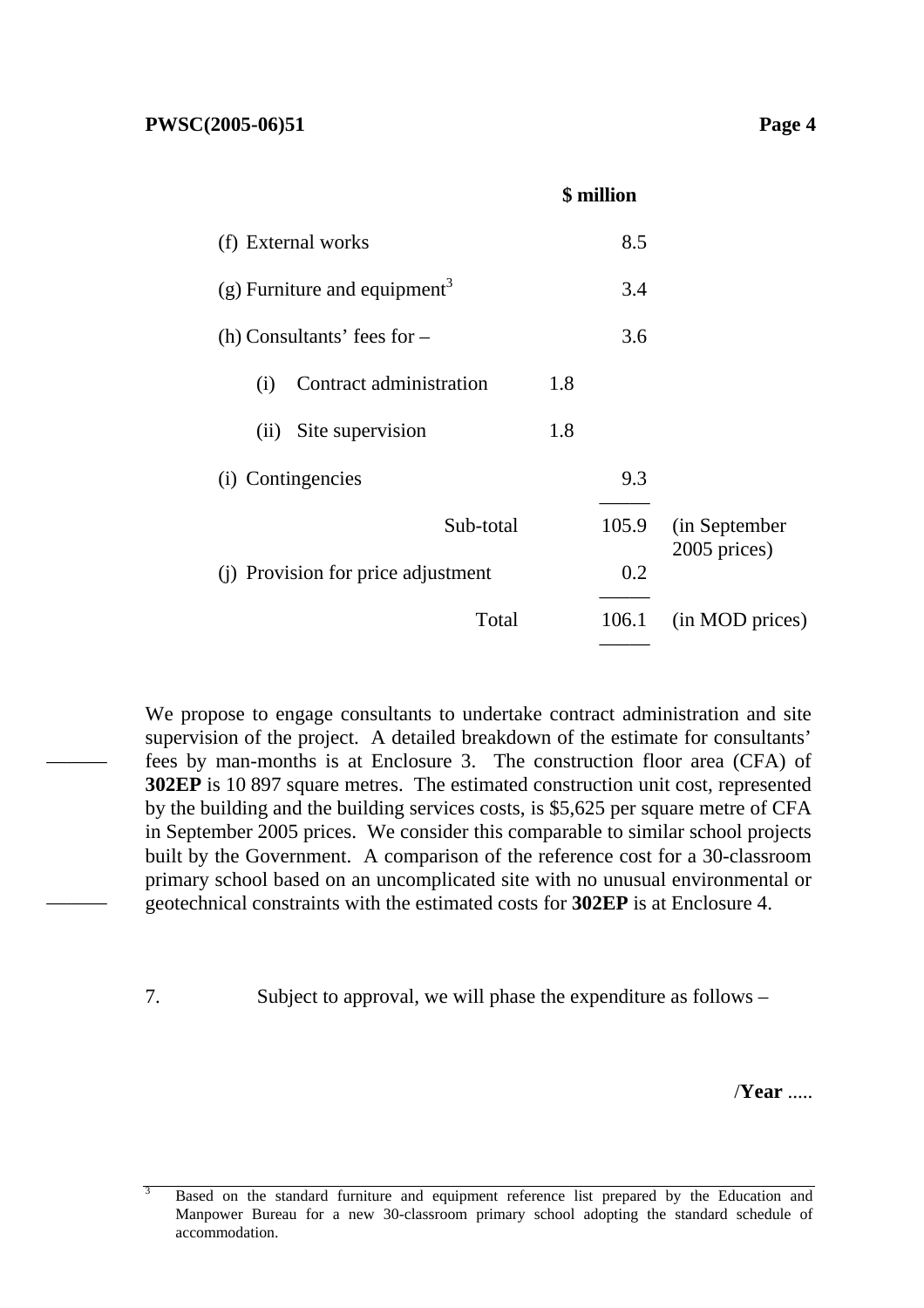| Year        | \$ million<br>(Sept 2005) | Price adjustment<br>factor | \$ million<br>(MOD) |
|-------------|---------------------------|----------------------------|---------------------|
| $2006 - 07$ | 17.0                      | 1.00125                    | 17.0                |
| $2007 - 08$ | 44.0                      | 1.00125                    | 44.1                |
| $2008 - 09$ | 31.0                      | 1.00125                    | 31.0                |
| $2009 - 10$ | 10.8                      | 1.00125                    | 10.8                |
| $2010 - 11$ | 3.1                       | 1.01627                    | 3.2                 |
|             | 105.9                     |                            | 106.1               |
|             |                           |                            |                     |

8. We have derived the MOD estimates on the basis of the Government's latest forecast of trend rate of change in the prices of public sector building and construction output for the period 2006 to 2011. We intend to award the contract on a lump-sum basis because we can clearly define the scope of the works in advance. The contract will not provide for price adjustment because the contract period will not exceed 21 months.

9. The cost of furniture and equipment, estimated to be \$3.4 million, will be borne by the Government as the school premises will enable an existing bi-sessional school to convert to whole-day operation. The actual amount will be determined on the basis of a survey on the serviceability of the existing F&E. This is in line with the existing policy.

10. The annual recurrent expenditure of two half-day sessions of the existing primary school was \$36.4 million in the 2004/05 school year, when the AM and PM sessions of the school operated a total of 45 classes. Upon wholeday conversion at the new premises under **302EP**, the annual recurrent expenditure is estimated to be \$22.5 million, with the difference attributable to the ultimate decrease of 15 operating classes.

**/PUBLIC** .....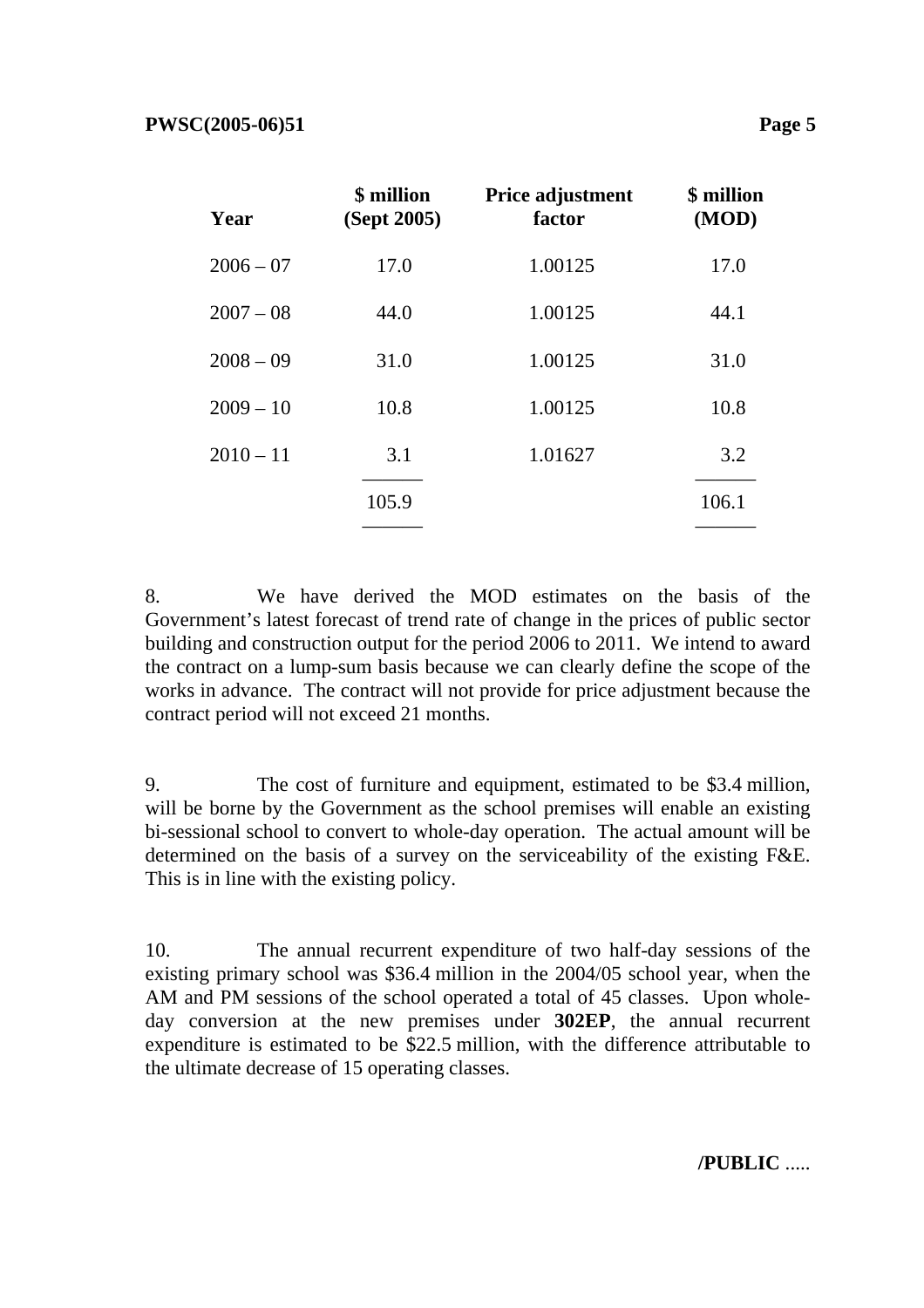#### **PWSC(2005-06)51** Page 6

### **PUBLIC CONSULTATION**

11. We consulted the North District Council on **302EP** on 19 December 2005. Members of the Council supported the project.

12. We also consulted the Legislative Council Panel on Education (the Panel) on 24 October 2005 on our review of the School Building Programme. Members generally supported our recommendation to proceed with school projects for converting existing bi-sessional primary schools to whole-day operation.

13. We circulated to the Panel an information paper on this primary school project on 26 January 2006. We have not received any objection to the project.

### **ENVIRONMENTAL IMPLICATIONS**

14. We engaged a consultant to conduct Preliminary Environmental Review (PER) for **302EP** in June 2002. The PER recommended the provision of boundary walls at suitable locations and installation of insulated windows and airconditioning for rooms exposed to traffic noise exceeding the limits recommended in the Hong Kong Planning Standards and Guidelines. The recommended mitigation measures are as follows –

|     | <b>Mitigation measures</b>                                                                                                                 | <b>Estimated cost</b><br>\$ million<br>$(in$ Sept 2005 prices) |
|-----|--------------------------------------------------------------------------------------------------------------------------------------------|----------------------------------------------------------------|
| (a) | A two-metre high boundary wall at the<br>south-western side of the site                                                                    | 0.3                                                            |
| (b) | Insulated windows and air-conditioning<br>for 18 classrooms from the $1/F$ to 6/F at<br>the south-eastern façade of the classroom<br>block | 1.9                                                            |
|     |                                                                                                                                            | /Mitigation                                                    |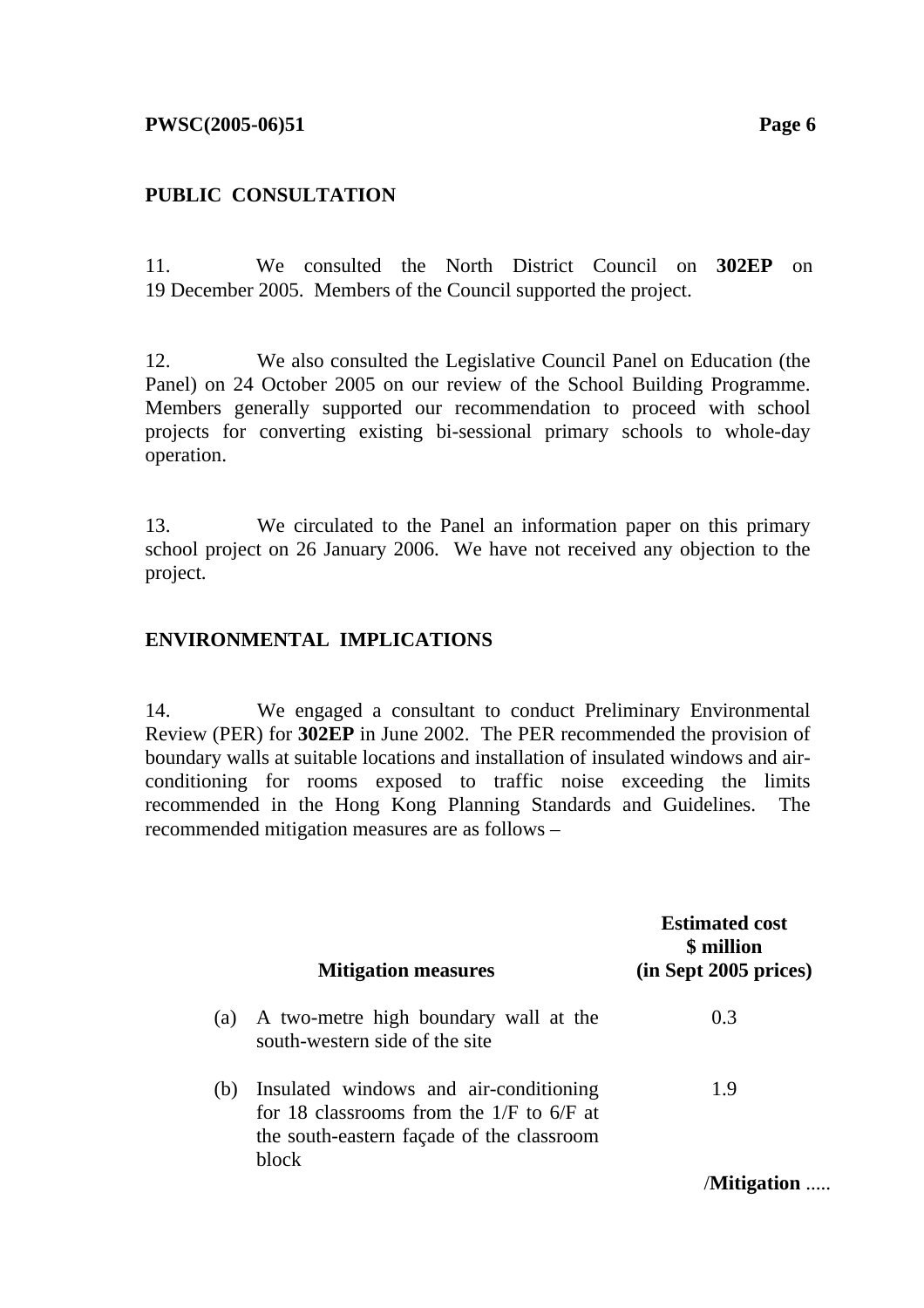|     | <b>Mitigation measures</b>                                                                                                                                                              | <b>Estimated cost</b><br>\$ million<br>(in Sept 2005 prices) |
|-----|-----------------------------------------------------------------------------------------------------------------------------------------------------------------------------------------|--------------------------------------------------------------|
| (c) | Insulated windows and air-conditioning<br>for seven classrooms and three small<br>group teaching rooms from the $3/F$ to $6/F$<br>at the north-western façade of the<br>classroom block | 1.0                                                          |
| (d) | Insulated windows and air-conditioning<br>for four special rooms on the $2/F$ , $3/F$ and<br>$5/F$ at the north-western façade of the<br>special room block                             | 0.8                                                          |

We have included the cost of the above mitigation measures as part of the building services and external works in the project estimate.

15. During construction, we will control noise, dust and site run-off nuisances to within established standards and guidelines through the implementation of mitigation measures in the relevant contracts. These include the use of silencers, mufflers, acoustic lining or shields for noisy construction activities, frequent cleaning and watering of the sites, and the provision of wheel-washing facilities.

16. We have considered introducing more prefabricated building elements (e.g. dry-wall partitioning and proprietary fittings and fixtures) into the school design in the planning and design stages to reduce the generation of construction and demolition (C&D) materials where possible. In addition, we will require the contractor to reuse inert C&D materials on site or in other suitable construction sites as far as possible (e.g. use suitable excavated materials for filling within the site, use metal site hoardings and signboards so that these materials can be recycled or reused in other projects), in order to minimise the disposal of C&D materials to public fill reception facilities. We will encourage the contractor to maximize the use of recycled or recyclable C&D materials, as well as the use of non-timber formwork to further minimize the generation of construction waste.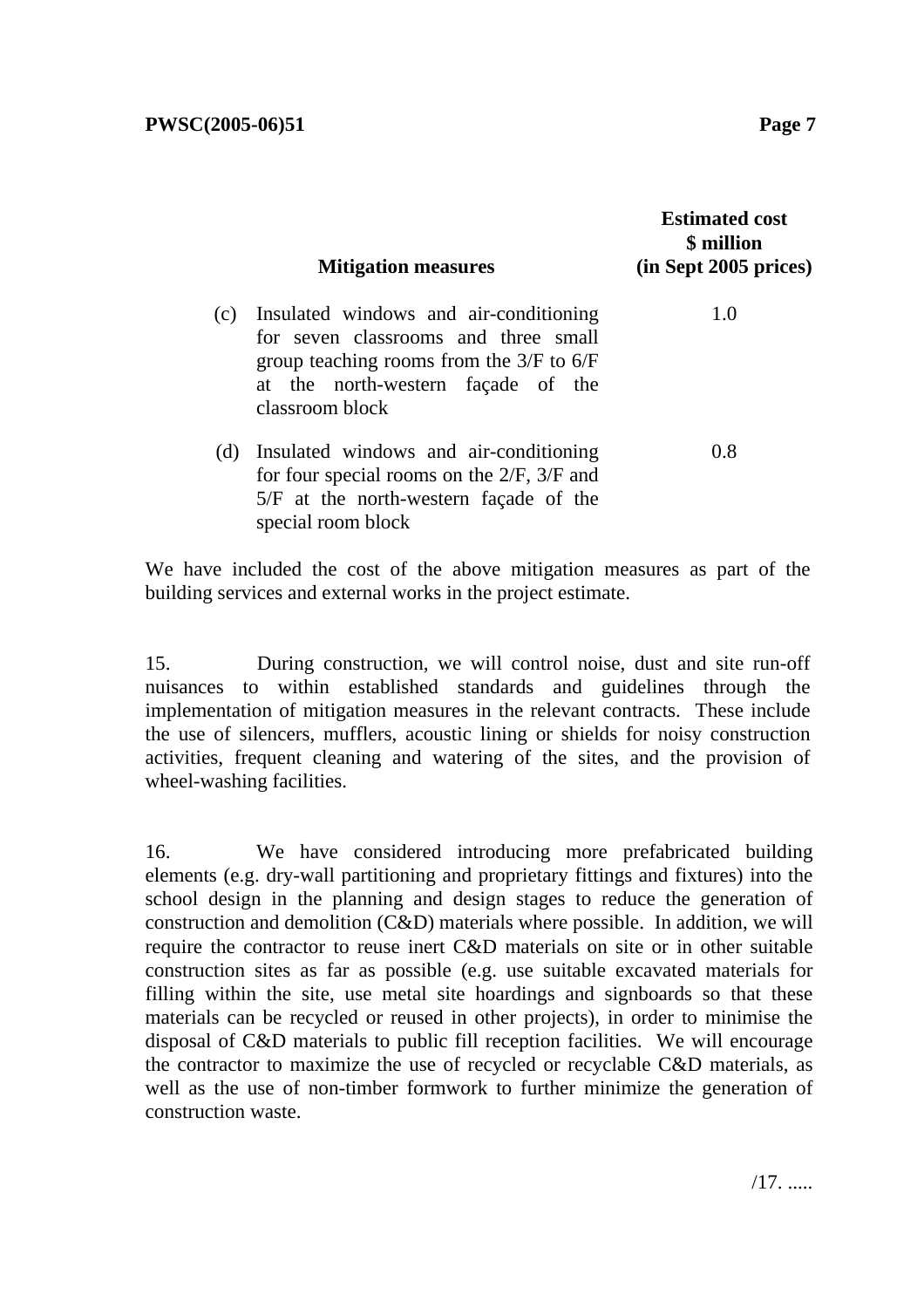17. We will also require the contractor to submit a waste management plan (WMP) for approval. The WMP will include appropriate mitigation measures to avoid, reduce, reuse and recycle C&D materials. We will ensure that the day-to-day operations on site comply with the approved WMP. We will control the disposal of public fill, C&D materials and C&D waste to public fill reception facilities, sorting facilities and landfills respectively through a trip-ticket system. We will require the contractor to separate public fill from C&D waste for disposal at appropriate facilities. We will record the disposal, reuse and recycling of C&D materials for monitoring purposes.

18. We estimate that the project will generate about 4 360 tonnes of C&D materials. Of these, we will reuse about 2 960 tonnes (67.9%) on site and 180 tonnes (4.1%) on other project site(s), deliver 740 tonnes (17.0%) to public fill reception facilities<sup>4</sup> for subsequent reuse, and 60 tonnes  $(1.4%)$  to sorting facilities<sup>4</sup> in order to retrieve the inert portion for reuse as public fill. In addition, we will dispose of 420 tonnes (9.6%) at landfills. The total cost for accommodating C&D materials at public fill reception facilities and landfill sites, together with the cost for handling the materials at sorting facilities is estimated to be \$78,480 for this project (based on an unit cost of \$27/tonne for disposal at public fill reception facilities, \$100/tonne at sorting facilities and \$125/tonne<sup>5</sup> at landfills).

# **LAND ACQUISITION**

19. To implement the project, D Arch S has requested the resumption of all private land within the project site and the adjacent school site. This comprises 29 private agricultural lots with a total area of 10 130 square metres. The land resumption formalities for both sites were completed in June 2004. We charged the land acquisition cost of \$28 million to **Head 701** "Land Acquisition".

20. As there are some village houses and temporary structures erected

 $\sqrt{on}$  ....

<sup>4</sup> Sorting facilities and public fill reception facilities are specified in Schedule 3 and Schedule 4 respectively of the Waste Disposal (Charges for Disposal of Construction Waste) Regulation. Disposal of public fill in public fill reception facilities requires a licence issued by the Director of Civil Engineering and Development.

<sup>5</sup> This estimate has taken into account the cost for developing, operating and restoring the landfills after they are filled and the aftercare required. It does not include the land opportunity cost for existing landfill sites (which is estimated at  $$90/m<sup>3</sup>$ ), nor the cost to provide new landfills (which are likely to be more expensive) when the existing ones are filled.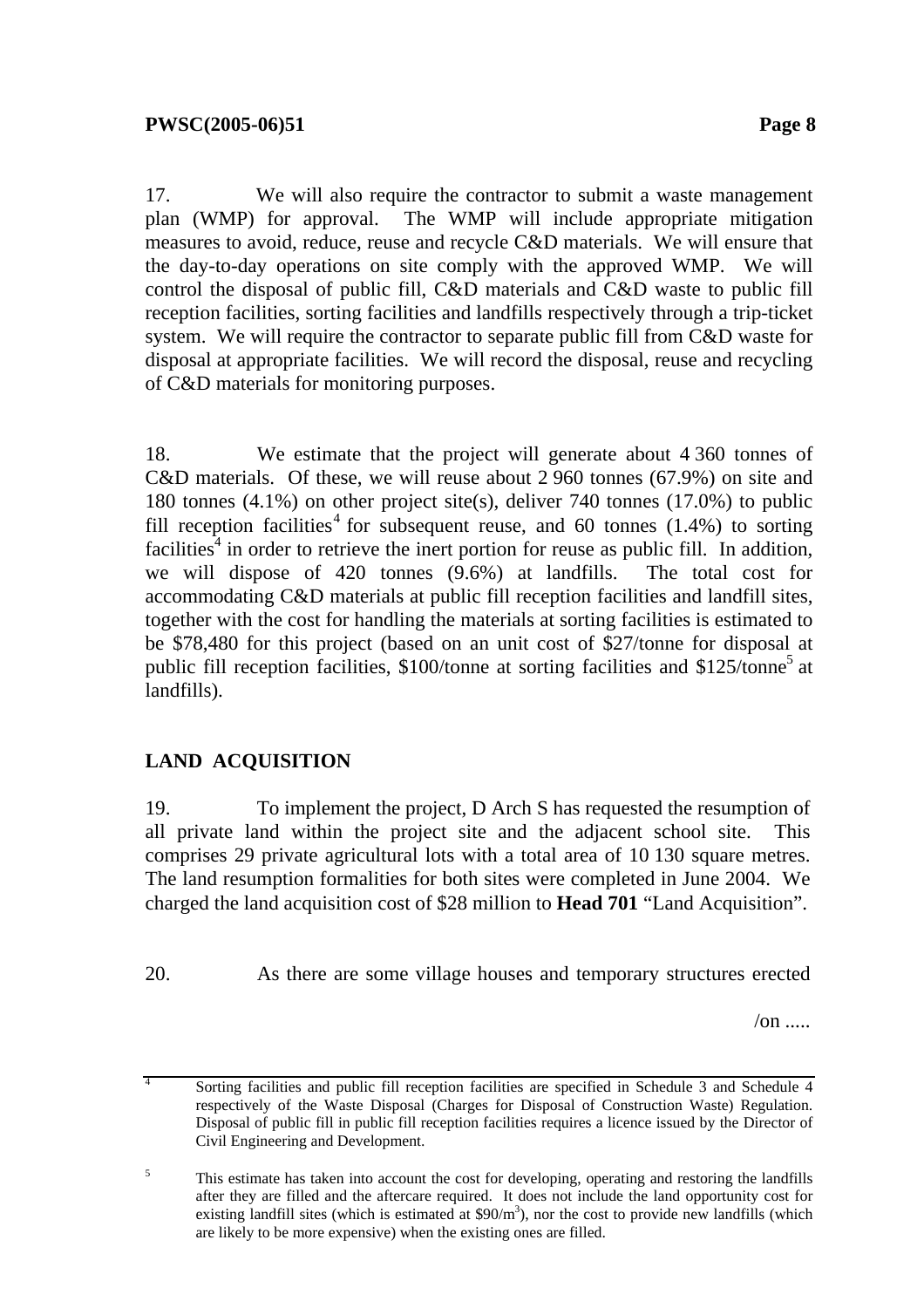on the said private lots before resumption, we have made the necessary rehousing arrangements for the affected households. Clearance of these village houses and temporary structures was completed by District Lands Office, North in March 2005.

# **BACKGROUND INFORMATION**

21. We upgraded **302EP** to Category B in December 2001. We engaged an architectural consultant in June 2002 to undertake the detailed design, PER and topographical survey, and a term contractor in October 2002 to carry out site investigation, at a total cost of \$3.0 million. We engaged a quantity surveying consultant to prepare tender documents in August 2003 at a cost of \$0.5 million. We charged these amounts to block allocation **Subhead 3100GX** "Project feasibility studies, minor investigations and consultants' fees for items in Category D of the Public Works Programme". The architectural consultant and the term contractor have completed the detailed design, PER, topographical survey, site investigation and tender documentation.

22. We submitted **302EP** for discussion at the PWSC meeting on 29 October 2003 together with **245ES**, the secondary school project at the adjacent site. Members generally supported item **302EP** for the whole-day conversion of an existing bi-sessional primary school but had reservation about the need to build a secondary school meeting new demand in the North district. Having regard to Members' concern, we withdrew the entire proposal comprising **302EP** and **245ES**. 245ES was subsequently deleted while **302EP** has been recommended to proceed under our School Building Programme review.

23. The proposed construction of a primary school in Area 31, Sheung Shui, will involve removal of 47 trees, including 33 trees to be felled and 14 trees to be replanted within the project site. All trees to be removed are not important trees<sup>6</sup>. We will incorporate planting proposals as part of the project, including estimated quantities of 187 trees, 11 032 shrubs, 1 620 annuals and 466 square metres of grassed area.

/24. .....

 Important trees include trees on Register of Old and Valuable Trees, and any other trees which meet one or more of the following criteria –

(a) trees over 100 years old;

6

<sup>(</sup>b) trees of cultural, historical or memorable significance;

<sup>(</sup>c) trees of precious or rare species;

<sup>(</sup>d) trees of outstanding form; or

<sup>(</sup>e) trees with trunk diameter exceeding one metre (measured at one metre above ground level).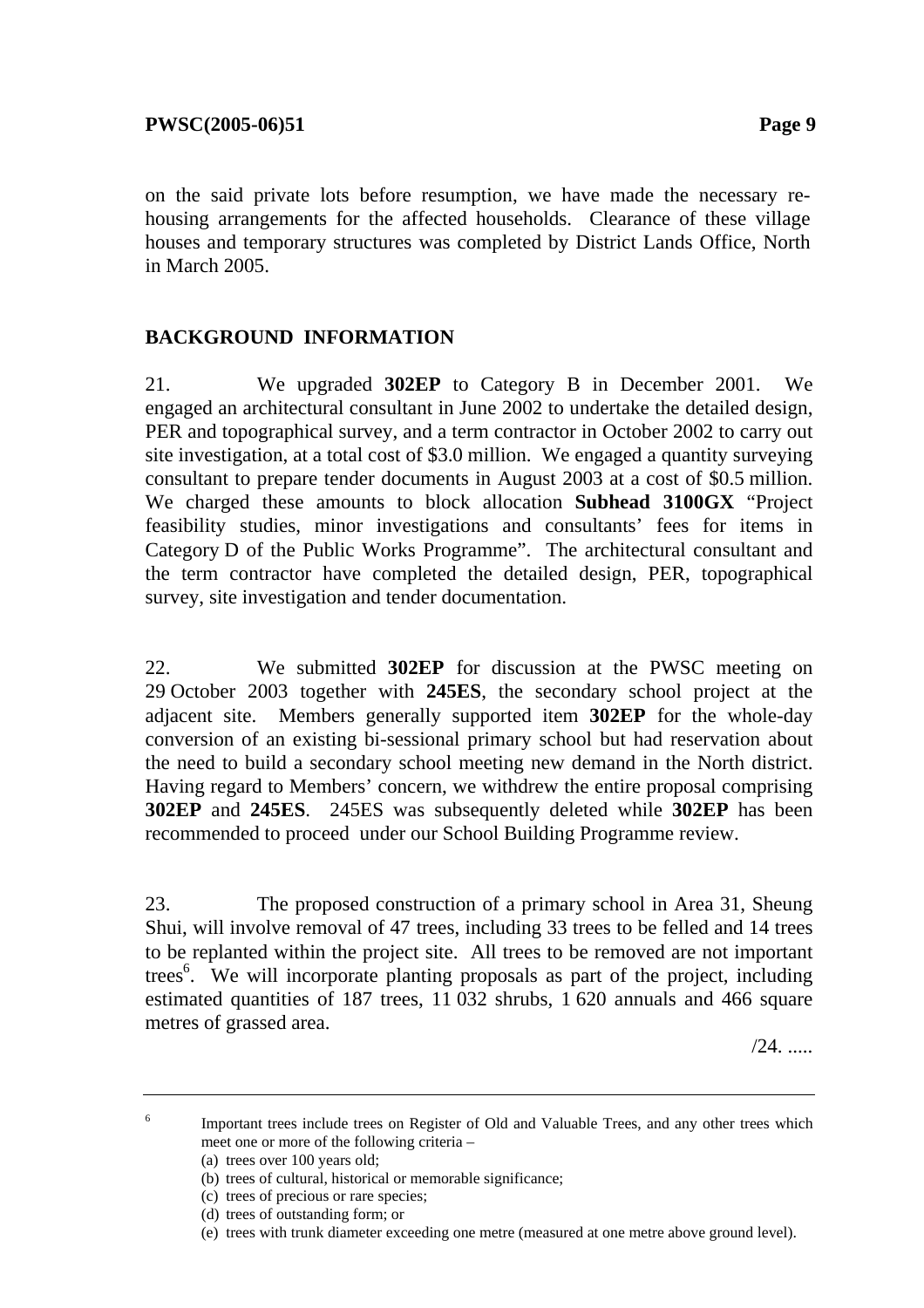### **PWSC(2005-06)51** Page 10

24. We estimate that the proposed works will create about 126 jobs (112 for labourers and another 14 for professional/technical staff) providing a total employment of 2 157 man-months.

--------------------------------------

Education and Manpower Bureau February 2006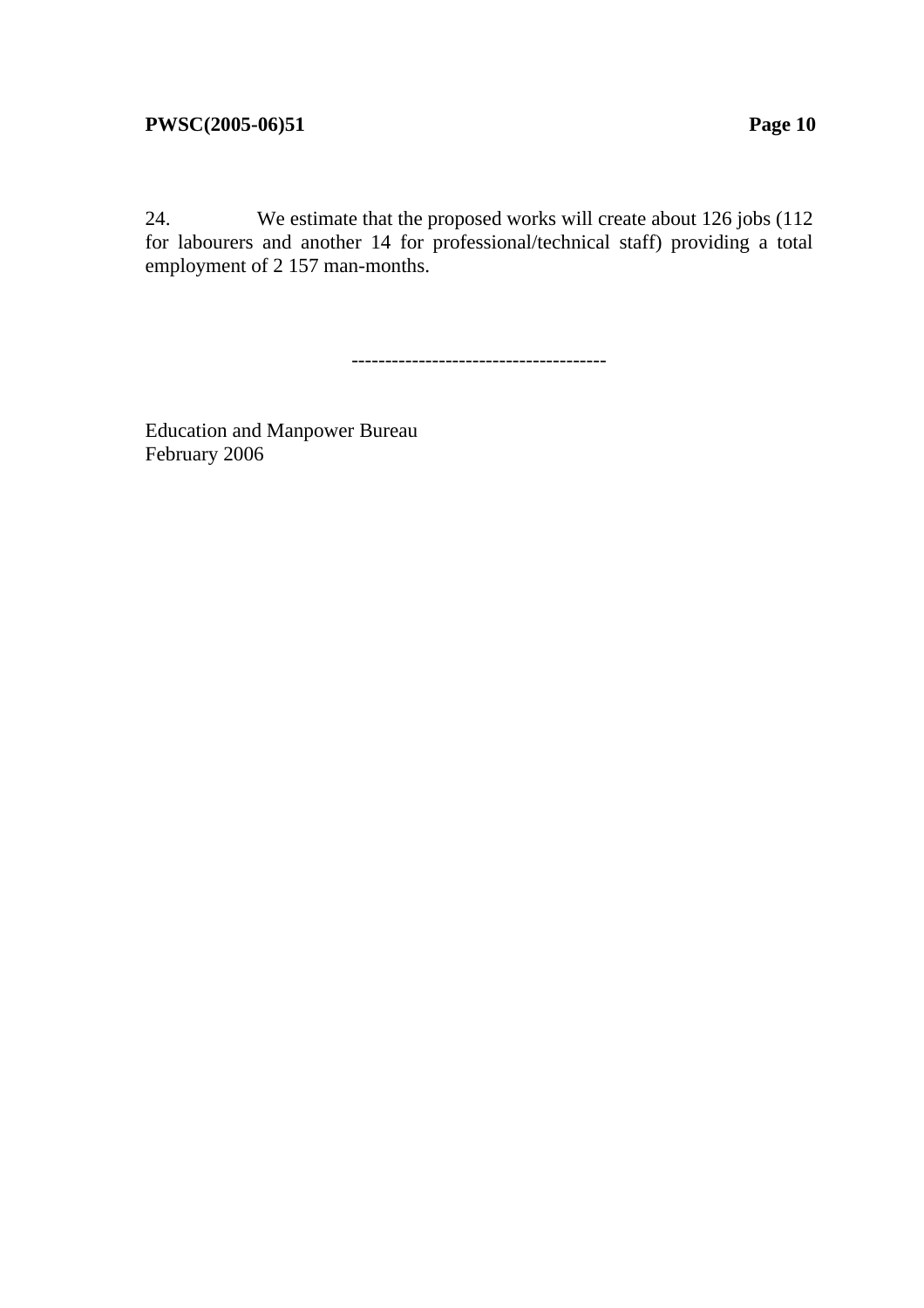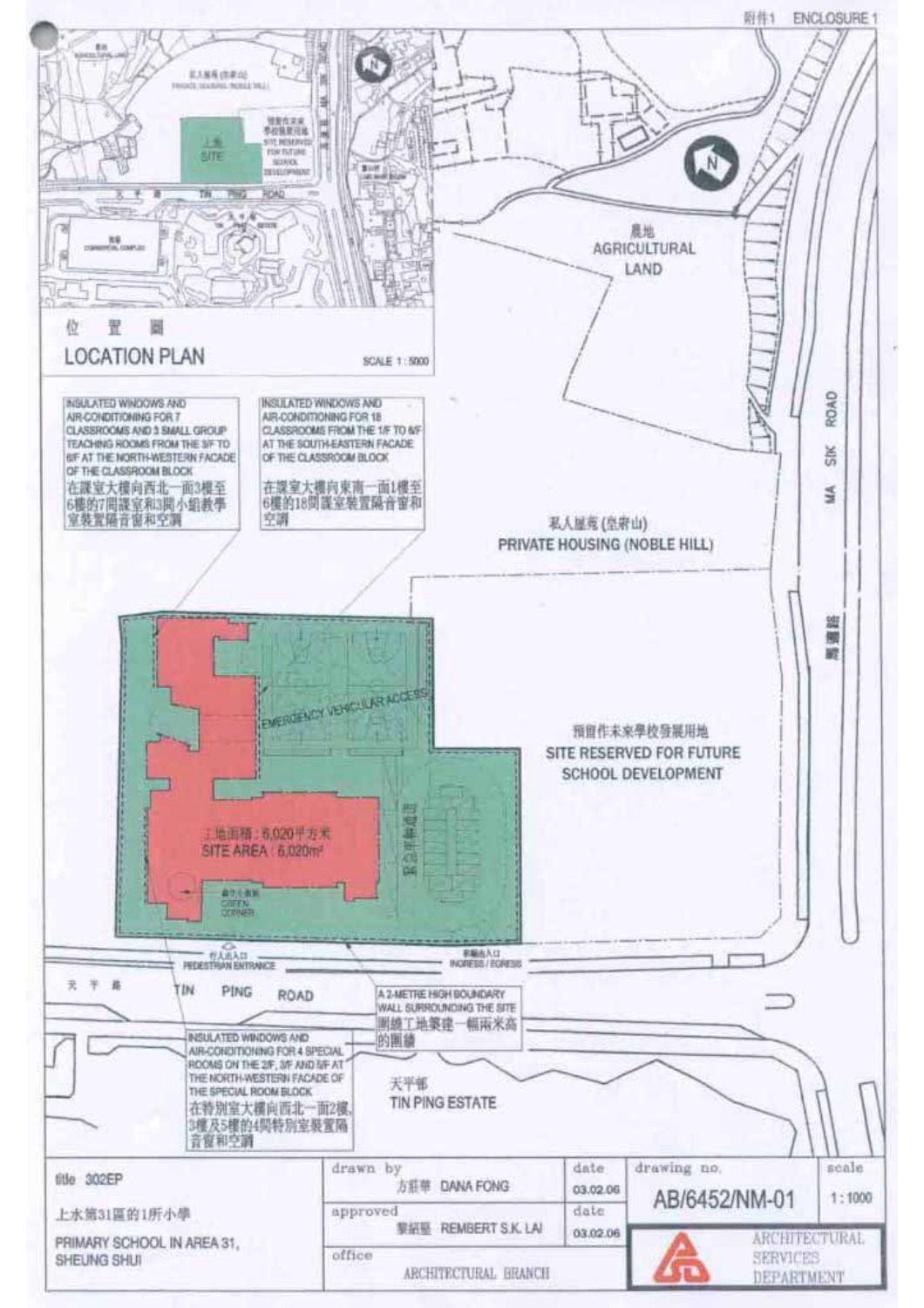

drawn by date drawing no. seale title 302EP 邮建量 KEN K. Y. CHENG 03.02.06 AB/6452/NM-02 ÷. 上水第31區的1所小學 approved date **製鋼整 REMBERT S.K. LAI** 03.02.06 PRIMARY SCHOOL IN AREA 31, **ARCHITECTURAL** office SHEUNG SHUI SERVICES ARCHITECTURAL BRANCH DEPARTMENT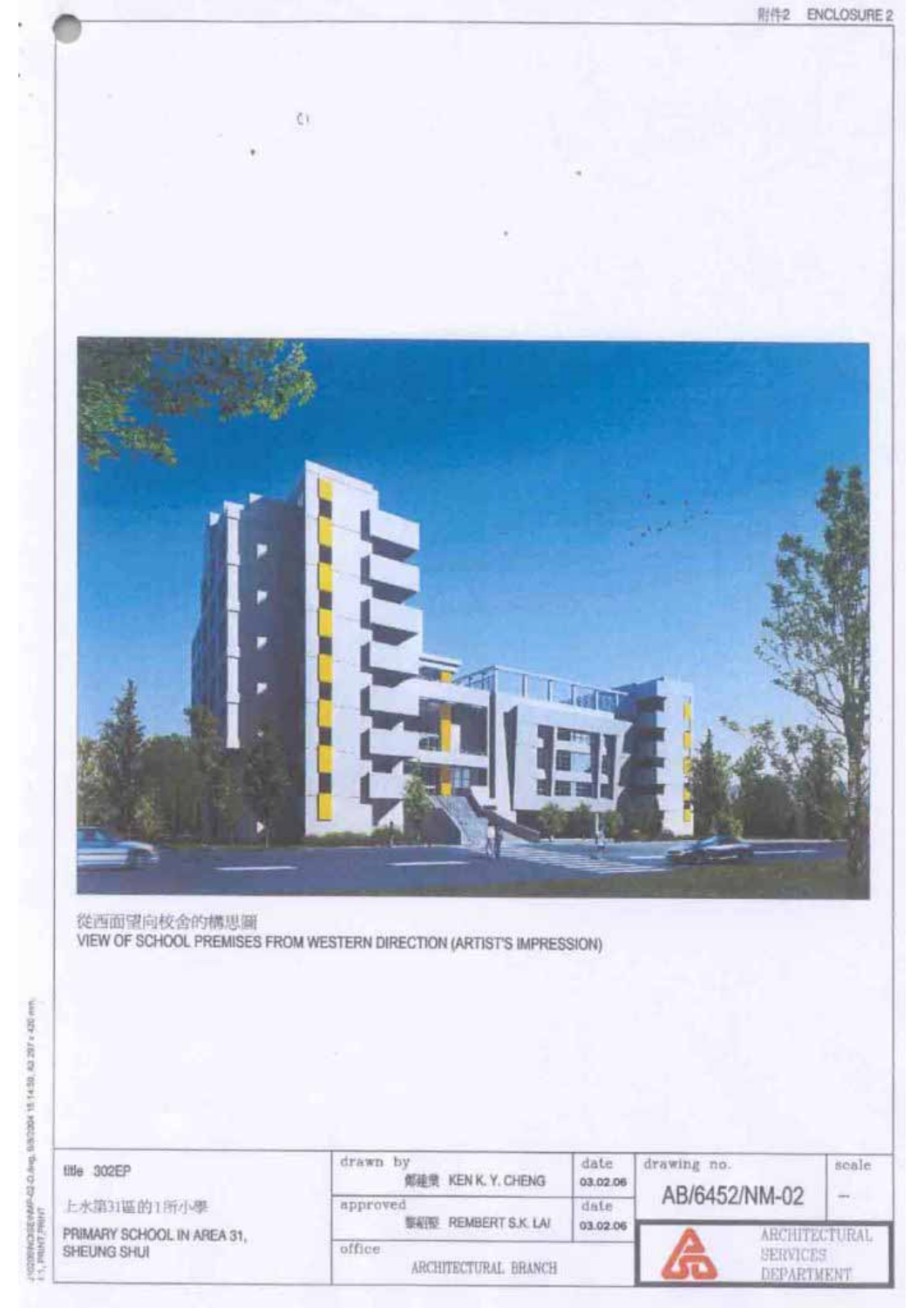#### **Enclosure 3 to PWSC(2005-06)51**

#### **302EP – Primary school in Area 31, Sheung Shui**

#### **Breakdown of the estimate for consultants' fees**

| <b>Consultants' staff costs</b> |                                          |                           | <b>Estimated</b><br>man-<br>months | Average<br>$MPS^*$<br>salary<br>point | <b>Multiplier</b><br>(Note 1) | <b>Estimated</b><br>fee<br>$$$ million) |
|---------------------------------|------------------------------------------|---------------------------|------------------------------------|---------------------------------------|-------------------------------|-----------------------------------------|
| (a)                             | Contract<br>administration               | Professional<br>Technical |                                    |                                       |                               | 1.2<br>0.6                              |
| (b)                             | (Note 2)<br>Site supervision<br>(Note 3) | Professional<br>Technical | 9.2<br>34.7                        | 38<br>14                              | 1.6<br>1.6                    | 0.8<br>1.0                              |
|                                 |                                          |                           |                                    |                                       | Total                         | 3.6                                     |

#### \* MPS = Master Pay Scale

#### **Notes**

- 1. A multiplier of 1.6 is applied to the average MPS point to estimate the cost of resident site staff supplied by the consultants. (As at 1 January 2006, MPS point  $38 = $54,255$  per month and MPS point  $14 = $18,010$  per month.)
- 2. The consultants' staff cost for contract administration is calculated in accordance with the existing consultancy agreement for the design and construction of **302EP**. The assignment will only be executed subject to Finance Committee's approval to upgrade **302EP** to Category A.
- 3. The consultants' staff cost for site supervision is based on the estimate prepared by the Director of Architectural Services. We will only know the actual man-months and actual costs after completion of the construction works.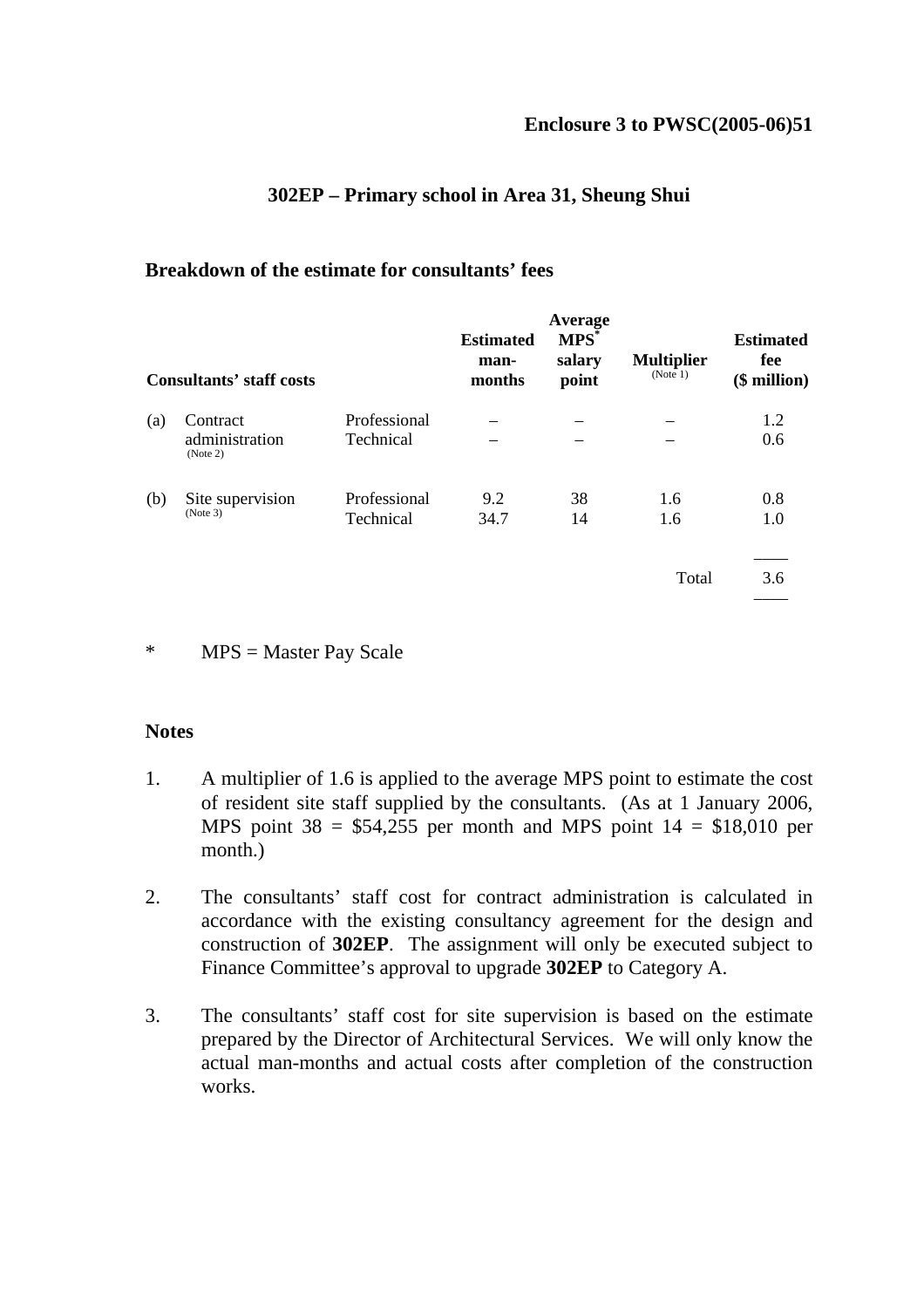# **A comparison of the reference cost of a 30-classroom primary school project with the estimated cost of 302EP**

# **\$ million (in Sept 2005 prices)**

|     |                                                       | Reference cost*     | 302EP               |                 |
|-----|-------------------------------------------------------|---------------------|---------------------|-----------------|
| (a) | Demolition                                            |                     | 0.3                 | (See note A)    |
| (b) | Piling                                                | 8.2                 | 17.5                | (See note B)    |
| (c) | <b>Building</b>                                       | 44.1                | 44.9                | (See note $C$ ) |
| (d) | <b>Building services</b>                              | 12.6                | 16.4                | (See note D)    |
| (e) | Drainage                                              | 2.0                 | 2.0                 |                 |
| (f) | <b>External works</b>                                 | 8.2                 | 8.5                 | (See note E)    |
| (g) | Furniture and equipment                               |                     | 3.4                 | (See note $F$ ) |
| (h) | Consultants' fees                                     |                     | 3.6                 | (See note G)    |
| (i) | Contingencies                                         | 7.5                 | 9.3                 |                 |
|     | Total                                                 | 82.6                | 105.9               |                 |
| (j) | Construction floor area                               | $10727 \text{ m}^2$ | $10897 \text{ m}^2$ |                 |
| (k) | Construction unit cost<br>$\{[(c) + (d)] \div (i)\}\$ | $$5,286/m^2$        | $$5,625/m^2$        |                 |

/**\* Assumptions** .....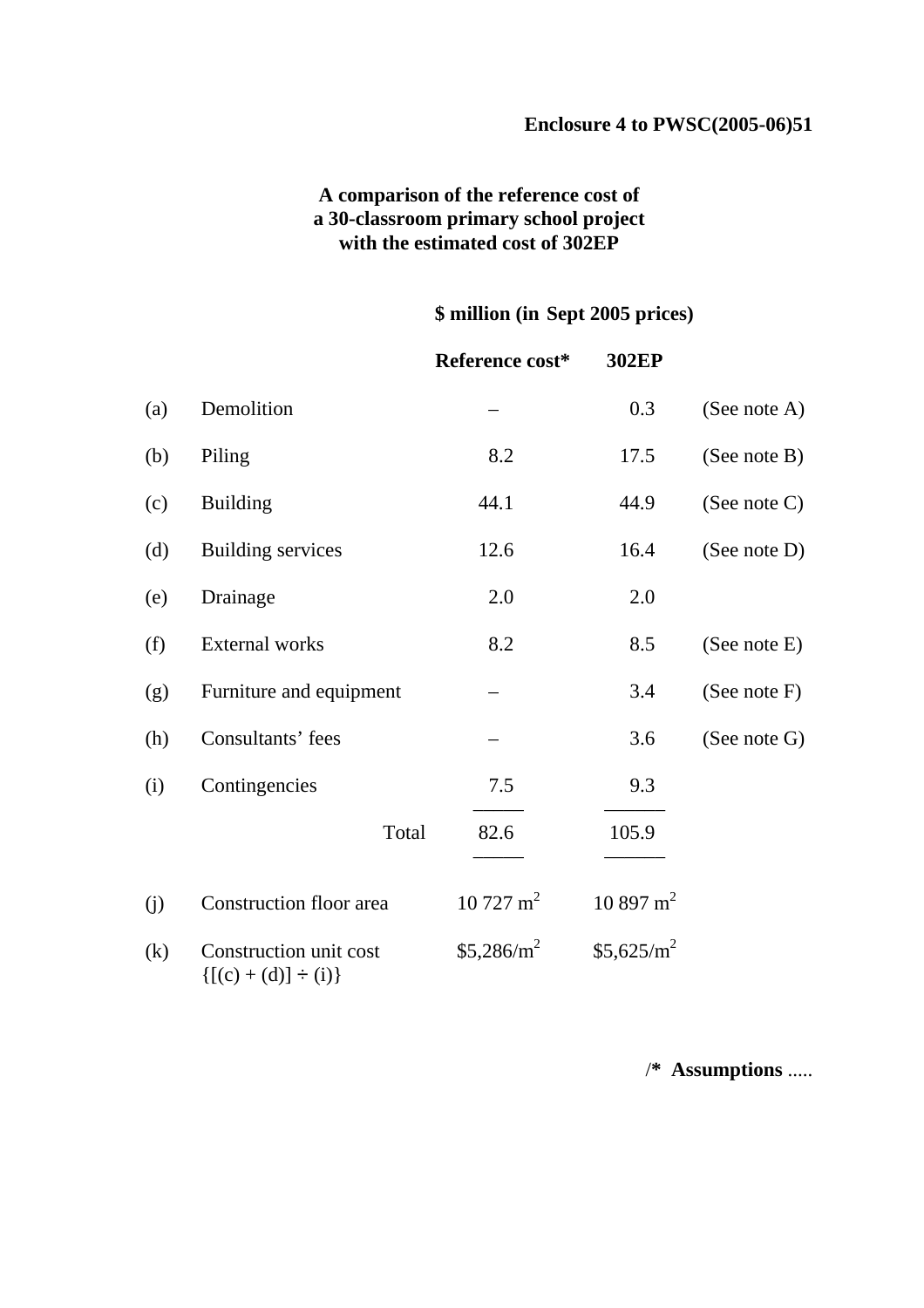#### **\* Assumptions for reference cost**

- 1. The estimation is based on the assumption that the school site is uncomplicated and without unusual environmental restrictions. No allowance is reserved for specific environmental restrictions such as the provision of insulated windows, air-conditioning and boundary walls to mitigate noise impacts on the school.
- 2. No site formation works/geotechnical works are required as they are normally carried out by other government departments under a separate engineering vote before handing over the project site for school construction.
- 3. Piling cost is based on the use of 112 steel H-piles at an average depth of 30 metres, assuming that percussive piling is permissible. It also includes costs for pile caps, strap beams and testing. No allowance is reserved for the effect of negative skin friction due to fill on reclaimed land.
- 4. Cost for drainage and external works is for a standard 30-classroom primary school site area of 6 200 square metres built on an average level site without complicated geotechnical conditions, utility diversions, etc. (i.e. a "green-field" site).
- 5. No consultancy services are required.
- 6. Furniture and equipment costs are excluded as they are usually borne by the sponsoring bodies of new schools.
- 7. The reference cost for comparison purpose is subject to review regularly. We will review, and revise if necessary, the reference cost which should be adopted for future projects.

#### **Notes**

- A. Demolition is required for the clearance of existing village houses on the resumed land.
- B. The piling cost is higher because of the ground conditions, the larger construction floor area and the requirement to use 165 non-percussive "Jacked" steel H-piles at an average depth of 40 metres in order to avoid causing any damage to the neighbouring village houses.